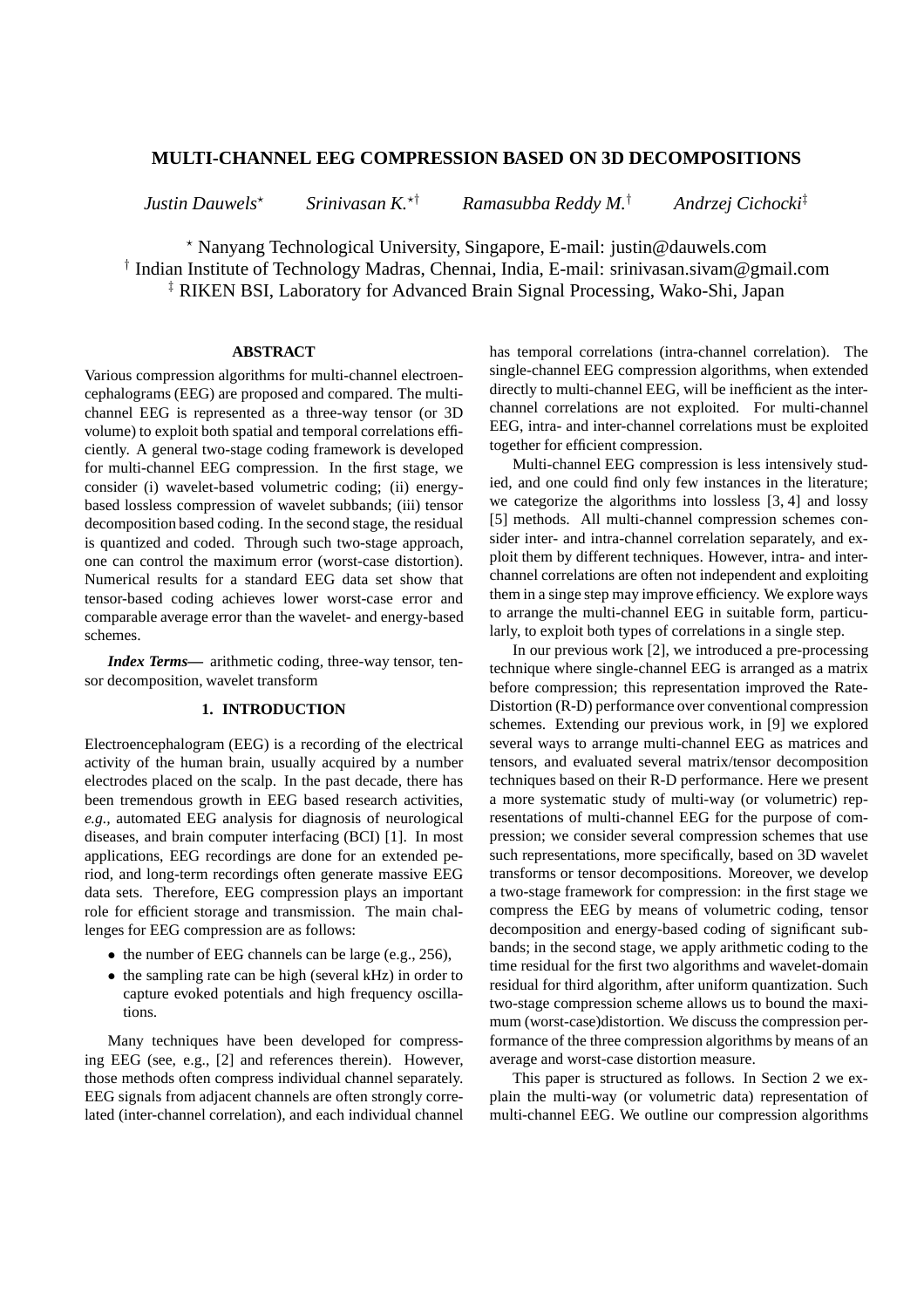

**Fig. 1**. Formation of 3D volume from multi-channel EEG. (a) The matrices  $(I_1, I_2, \ldots, I_M)$  formed from single-channel EEG are stacked as volume ("t/dt/s volume"). (b) At any time instance, we form matrix from the multichannel EEG (**A** & **B** denote samples from adjacent electrodes in EEG montage). N such matrices formed at subsequent time instances are then stacked along the z-direction to form a volume  $(*s/s/t$  volume").

in Section 3, and present our results in Section 4, followed by concluding remarks in Section 5.

# **2. TENSOR/VOLUMETRIC DATA FORMATION FROM EEG**

Spatially adjacent channels of multi-channel EEG are strongly correlated, and each individual channel is strongly correlated across time. To exploit both spatial and temporal correlations simultaneously, we arrange multi-channel EEG as a 3D volume or three-way tensor. We consider two specific ways to extract a volumetric data from multi-channel EEG, where the three axes capture spatial and temporal variations in different form.

In Fig. 1(a) we illustrate the EEG volume formed according to our first method. The k-th slice  $I_k$  of the volume  $I$ , extracted from channel  $k$ , can be written as:

$$
\mathcal{I}_{t/dt/s}^{(k)} = \{I_k | k = 1, ..., M\}
$$
\n
$$
= \begin{bmatrix}\ni_k(1) & i_k(2) & \cdots & i_k(N) \\
i_k(2N) & i_k(2N-1) & \cdots & i_k(N+1) \\
\vdots & \vdots & \ddots & \vdots \\
& \cdots & \cdots & i_k(N^2)\n\end{bmatrix}_{(N \times N)}
$$
\n(1)

From our previous studies [2, 6], we found that such arrangement leads to improved compression performance over conventional vector-based compression schemes. Next, the matrices associated with the single-channel EEG signals are stacked to form 3D volume, as shown in Fig. 1(a). Adjacent slices in the tensor correspond to adjacent EEG channels. We refer to this volume as "t/dt/s", where the x, y, and z directions reflect temporal (t), delayed (dt) temporal, and spatial (s) variations respectively.

We also consider an alternative method to form a tensor from multi-channel EEG. A matrix is formed from the multichannel EEG at each time instance. We arrange the matrix such that its elements follow similar adjacency as the EEG montage; for the sake of brevity, we omit the details. We stack the matrices from subsequent time instances to form a volume, as shown in Fig. 1(b). The  $x - y$  plane reflects the spatial correlations, and the temporal correlations is along the  $z$  direction. We refer to this volumetric data as "s/s/t". The  $k$ -th slice of the volume may be written as:

$$
\mathcal{I}_{s/s/t}^{(k)} = \begin{bmatrix} i_{(i,j)}(k)|k = 1, ..., N \\ i_{(1,1)}(k) & i_{(1,2)}(k) & \cdots & i_{(1,N_2)}(k) \\ i_{(2,1)}(k) & i_{(2,2)}(k) & \cdots & i_{(2,N_2)}(k) \\ \vdots & \vdots & \ddots & \vdots \\ i_{(N_1,1)}(k) & i_{(N_1,2)}(k) & \cdots & i_{(N_1,N_2)}(k) \end{bmatrix}_{(N_1 \times N_2)},
$$
\n(2)

where i and j refer to the position in the  $x-y$  plane, whereas the slice number  $k$  refers to the time index. The dimension of the  $x - y$  plane is limited by the number of channels, and the slices in the  $x - y$  plane may be square or rectangular.

# **3. COMPRESSION ALGORITHMS**

We first perform lossy coding (Stage 1), followed by arithmetic coding of the quantized residuals (Stage 2). We consider three lossy compression algorithms (Stage 1): (i) 3D Wavelet volumetric coding, (ii) 3D Wavelet subband specific arithmetic coding, and (iii) tensor decomposition (PARAFAC) based coding. In the following we explain our three compression algorithms.

#### **3.1. Wavelet-based Compression**

### *3.1.1. Volumetric Coding Approach*

Fig. 2 shows a diagram of the proposed two-stage coder for multi-channel EEG signals. We denote the EEG volume by  $\mathcal I$ (both types of volumes, cf. Fig 1). In the first stage, we compress  $\mathcal I$  with a scalable wavelet encoder based on successive bit-plane encoding, resulting in the compressed data  $\mathcal{I}_{en}$ ; we use a bi-orthogonal wavelet transform (5/3 filters) as in our previous work [2]. The compressed data  $\mathcal{I}_{en}$  is then decoded, yielding the reconstructed data  $\mathcal{I}_l$ . Next we quantize the residue  $\varepsilon = \mathcal{I} - \mathcal{I}_l$ , resulting in  $\varepsilon_q$ , which is compressed by arithmetic coding, leading to  $\varepsilon_{q-en}$ . Both are used by the decoder to approximate the original data. The compressed data  $\mathcal{I}_{en}$  is first decoded, yielding the lossy reconstructed data  $\mathcal{I}_l$ . The data  $\varepsilon_{q-en}$  is passed through an arithmetic decoder and then dequantized, resulting in  $\hat{\varepsilon}$ . The latter is an approximation of the residual  $\varepsilon$ . Eventually, the data  $\mathcal I$ is reconstructed as  $\mathcal{I}_{nl} = \mathcal{I}_l + \hat{\varepsilon}$ . The volume  $\mathcal{I}_{nl}$  is at last rearranged to yield the reconstructed EEG signal(s). We can readily confirm the following relations:

$$
\mathcal{I} = \mathcal{I}_l + \varepsilon \tag{3}
$$

$$
\mathcal{I}_{nl} = \mathcal{I}_l + \hat{\varepsilon}.\tag{4}
$$

Therefore, it follows that  $||\varepsilon-\hat{\varepsilon}||_{\infty}=||\mathcal{I}-\mathcal{I}_{nl}||_{\infty}$ , and hence  $||\varepsilon - \hat{\varepsilon}||_{\infty} \leq \delta$  is equivalent to  $||\mathcal{I} - \mathcal{I}_{nl}||_{\infty} \leq \delta$ . The residual  $\varepsilon$  is uniformly quantized to generate quantization indices  $\varepsilon_a$ , with maximum error no larger than  $\delta$ :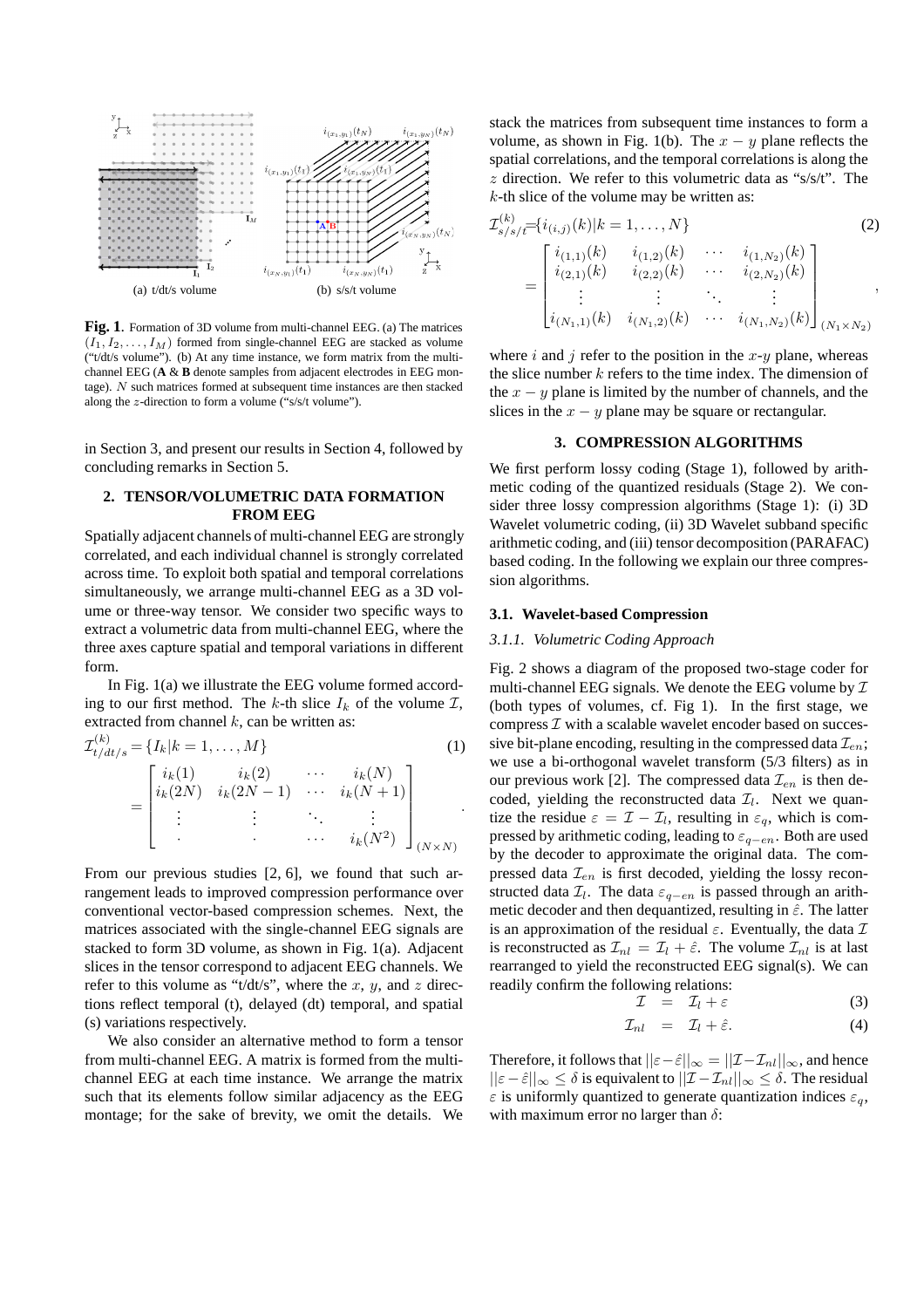

**Fig. 2**. Wavelet-based volumetric coding of multi-channel EEG

**Table 1**. Wavelet-based subband specific coding procedure



$$
\varepsilon_q = \begin{cases} \n\left[\frac{\varepsilon + \delta}{2\delta + 1}\right], & \varepsilon > 0 \\
\left[\frac{\varepsilon - \delta}{2\delta + 1}\right], & \varepsilon < 0\n\end{cases},
$$
\n(5)

where  $|\cdot|$  denotes the integer part of the argument. At the decoder end, the residual bitstream  $\varepsilon_{q-en}$  is decoded to yield  $\varepsilon_q$ , followed by a dequantizer defined to guarantee  $||\varepsilon - \hat{\varepsilon}|| \leq$ δ:

$$
\hat{\varepsilon} = (2\delta + 1)\varepsilon_q. \tag{6}
$$

By adding the lossy reconstruction  $\mathcal{I}_l$  and the dequantized residual  $\hat{\varepsilon}$ , we obtain the final near-lossless reconstruction  $\mathcal{I}_{nl}$  with guarantee  $||\mathcal{I} - \mathcal{I}_{nl}|| \leq \delta$ . In words, the maximum distortion is therefore bounded to  $\delta$ . The pre-processing step, *i.e.,* formation of tensor from multi-channel EEG, is the principle difference from the coders used in image compression [7].

# *3.1.2. Subband Specific Arithmetic Coding (SAC)*

In this approach, we first order the wavelet subbands based on their relative energy density (RED). We use the same wavelets as in volumetric coding approach (cf. Section 3.1.1). In first stage, we compress the most significant wavelet subbands losslessly, followed by lossy compression of the subbands with smaller energy concentration. Specifically, in the first stage, we apply arithmetic coding to the subbands with highest RED, until a certain threshold  $\tau$  (% of total energy) is reached. The remaining subbands are less significant in terms of their RED; we first quantize them (cf. (5)), and then apply arithmetic coding. This two-stage procedure results in lossy compression of the EEG signals. The pseudo-code of the algorithm is presented in Table 1. We code each subband separately using simple arithmetic coding where all the coefficients within the same subband are represented by a single probability model. It is noteworthy that in the second coding step, we quantize the wavelet subbands; this may lead to a substantial error in time domain. In other words, we cannot control the maximum distortion in time domain through this approach.

### **3.2. Tensor-based Compression**

We apply parallel factor decomposition (PARAFAC) decomposition [8] to the three-way tensor  $\mathcal{I}$ , formed from multichannel EEG. In our previous study [9], we have shown that PARAFAC yielded the best compression performance among various other matrix and tensor decompositions. The PARAFAC based decomposition of a three-way tensor is given by:

$$
\mathcal{I} = \sum_{i=1}^{r} \mathbf{a}_i \circ \mathbf{b}_i \circ \mathbf{c}_i + \mathcal{E}, \tag{7}
$$

where  $\mathcal E$  represents the residual tensor, and a, b, and c represent the factors along the three modes, whereas ∘ stands for the outer-product along the particular mode. These three factors efficiently capture the major variations along the three modes. In the first-stage we encode the PARAFAC factors using a simple bit-plane coding scheme, and in the second stage, we apply arithmetic coding to the residuals after uniform quantization (5).

#### **4. RESULTS**

We test the performance of our compression algorithms on the EEG-Motor Mental Imagery datasets of physiobank database [10]. This EEG dataset consists of 64-channel recordings, recorded from healthy subjects at 80Hz sampling